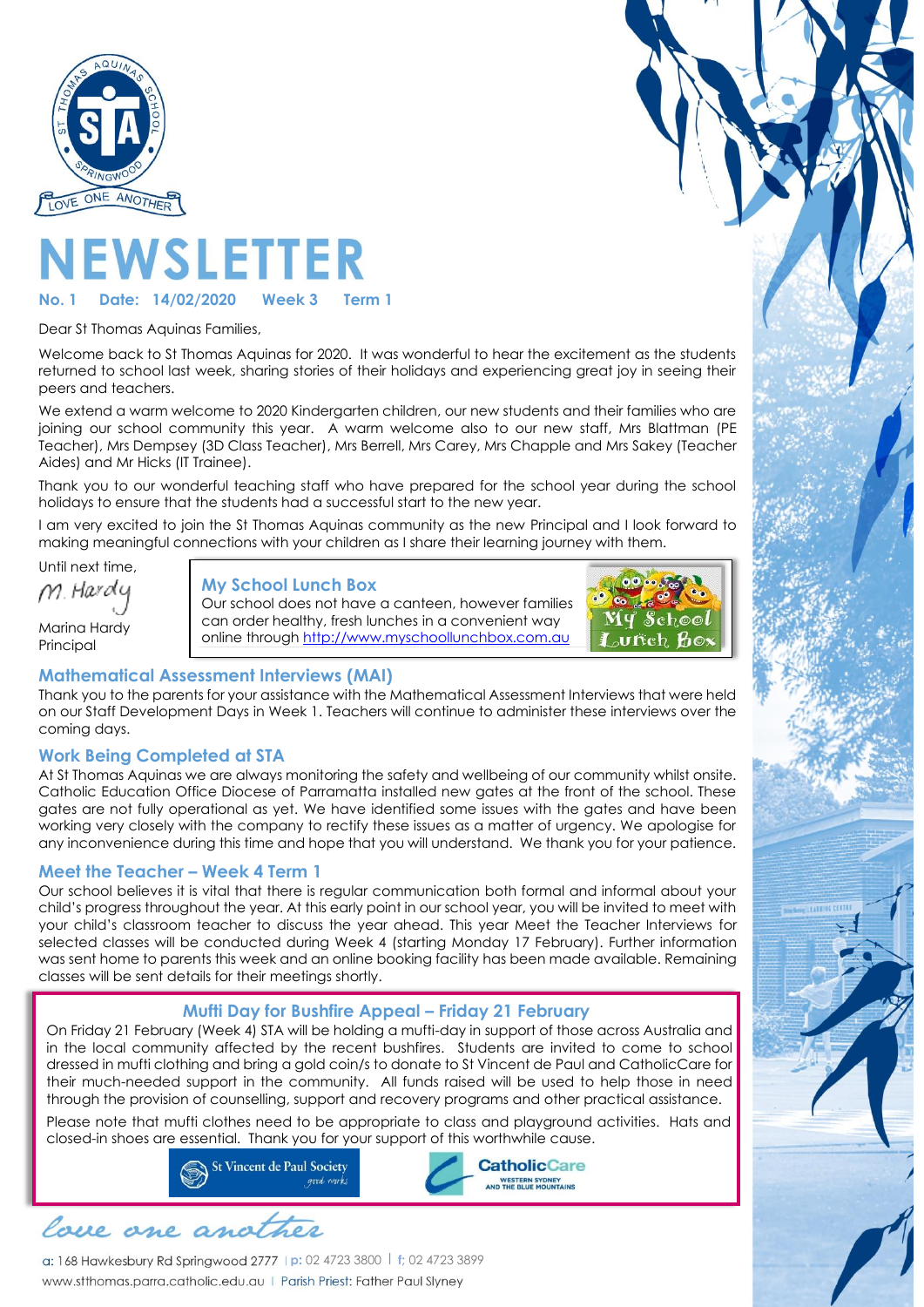## **Communication with Teachers**

St Thomas Aquinas recognises that email is a fast and convenient way to communicate with your child's teacher. As you can appreciate, teachers read their emails at various times throughout the school day. Further, that other than in the case of a genuine emergency, they are generally not expected to respond to emails from parents and students outside of normal working hours. Please keep in mind that if you send an email to a member of our staff outside of normal working hours, a reply may not be received until the following working day.

If you wish to contact your child's teacher, please continue to direct your emails to [stthomas@parra.catholic.edu.au](mailto:stthomas@parra.catholic.edu.au) which will then be passed onto the relevant teacher, as per our usual practice. Some teachers may elect for you to email them directly and they will provide you with their email details.

#### **2020 Weekly Class Activities**

The information below was sent home with students recently. **Please note the following**:

- There may be minor changes made during the year.
- Parents will be notified of any changes to sports days.
- Students are to wear sports uniform\* on their designated class sport day/s.*(\* Please see Uniform Expectations outlined below.)*

| <b>Class</b>   | <b>Italian</b> | Library   | <b>Music</b> | PE/Sport                    |
|----------------|----------------|-----------|--------------|-----------------------------|
| KB             | Thursday       | Friday    | Thursday     | <b>Tuesday and Thursday</b> |
| <b>KD</b>      | Thursday       | Friday    | Thursday     | Tuesday and Thursday        |
| 1 <sup>C</sup> | Tuesday        | Friday    | Tuesday      | Tuesday and Friday          |
| 1 <sub>S</sub> | Tuesday        | Friday    | Tuesday      | <b>Tuesday and Friday</b>   |
| 2ED            | Wednesday      | Tuesday   | Wednesday    | Tuesday and Thursday        |
| 2F             | Wednesday      | Tuesday   | Wednesday    | Tuesday and Thursday        |
| 3D             | Wednesday      | Tuesday   | Wednesday    | Wednesday and Friday        |
| 3L             | Wednesday      | Tuesday   | Wednesday    | Wednesday and Friday        |
| 4 <sup>C</sup> | Thursday       | Wednesday | Thursday     | Tuesday and Thursday        |
| 4CH            | Thursday       | Wednesday | Thursday     | Tuesday and Thursday        |
| 4G             | Thursday       | Wednesday | Thursday     | Tuesday and Thursday        |
| 5L             | Wednesday      | Thursday  | Wednesday    | Wednesday and Friday        |
| <b>5N</b>      | Wednesday      | Thursday  | Wednesday    | Wednesday and Friday        |
| 5PR            | Thursday       | Thursday  | Wednesday    | Wednesday and Friday        |
| 6BN            | Tuesday        | Wednesday | Thursday     | Tuesday and Friday          |
| 6C             | Tuesday        | Friday    | Tuesday      | Tuesday and Friday          |
| 6M             | Tuesday        | Wednesday | Tuesday      | Tuesday and Friday          |

#### **Sports Uniform Expectations**

The school sports uniform is to be worn by your child only on the **two** designated sports days each week. **In order to maintain continuity of our own school sports uniform we are requesting that Catholic Education Diocese of Parramatta (CEDP) garments not be worn on school sports days.** Therefore, polo shirts, jackets and hoodies acquired through CEDP sporting events may only be worn when students represent the school at Diocesan sports events or on designated mufti days. Thank you for your support in reinforcing these expectations with your child.

#### **Students with Mobile Phones**

On some occasions, students may need to bring a mobile phone to and from school, to contact their family in an emergency whilst travelling. If your child needs to bring a phone, they must **switch the phone off on arrival and hand it to the class teacher.** Mobile phones will be kept in a tub and then returned to the students at the end of the day. **Students are not to use mobile phones whilst at school.** 

#### **Technology Code of Conduct**

Students and parents will be asked to sign a Code of Conduct for the use of technology at school. These letters will be sent out in the coming weeks. We ask that you go through the Code of Conduct with your children and both sign and return the tear-off form at the back. This document outlines the procedures teachers will follow in the event of technology being used inappropriately while at school.

#### **St Columba's Catholic College – Year 7, 2021 Information Evening - Tuesday 25 February, 2020**

#### **Bookings are not required; upon arrival please register at the College Library.**

#### **Session 1:** Session 2: **Session 2: Session 2: Session 2: Session 2: Session 2: Session 2: Session 2: Session 2: Session 2: Session 2: Session 2: Session 2: Session 2: Session 2: Session 2: Se**

3.15pm - Register for tour 5.15pm - Register for Tour

- 3.30pm 4.00pm: Address by the College Principal 5.30pm 6.00pm: Address by the College Principal
- 
- 4.00pm 5.00pm Tour of facilities 6.00pm 7.00pm Tour of facilities

Tours will **begin at 4.00pm and 6.00pm** *sharp* to enable visitors to view all the College facilities. Prospectus and enrolment applications will be available on the night.

**Enquiries:** Mrs Sandra O'Brien (Enrolment Secretary) **(02) 4754 8907.**

St Columba's Catholic College - 168 Hawkesbury Road, Springwood 2777. Phone: (02) 4754 8900 Email: stcolumbas@parra.catholic.edu.au Web: www.stcolumbasspringwod.catholic.edu.au



love one another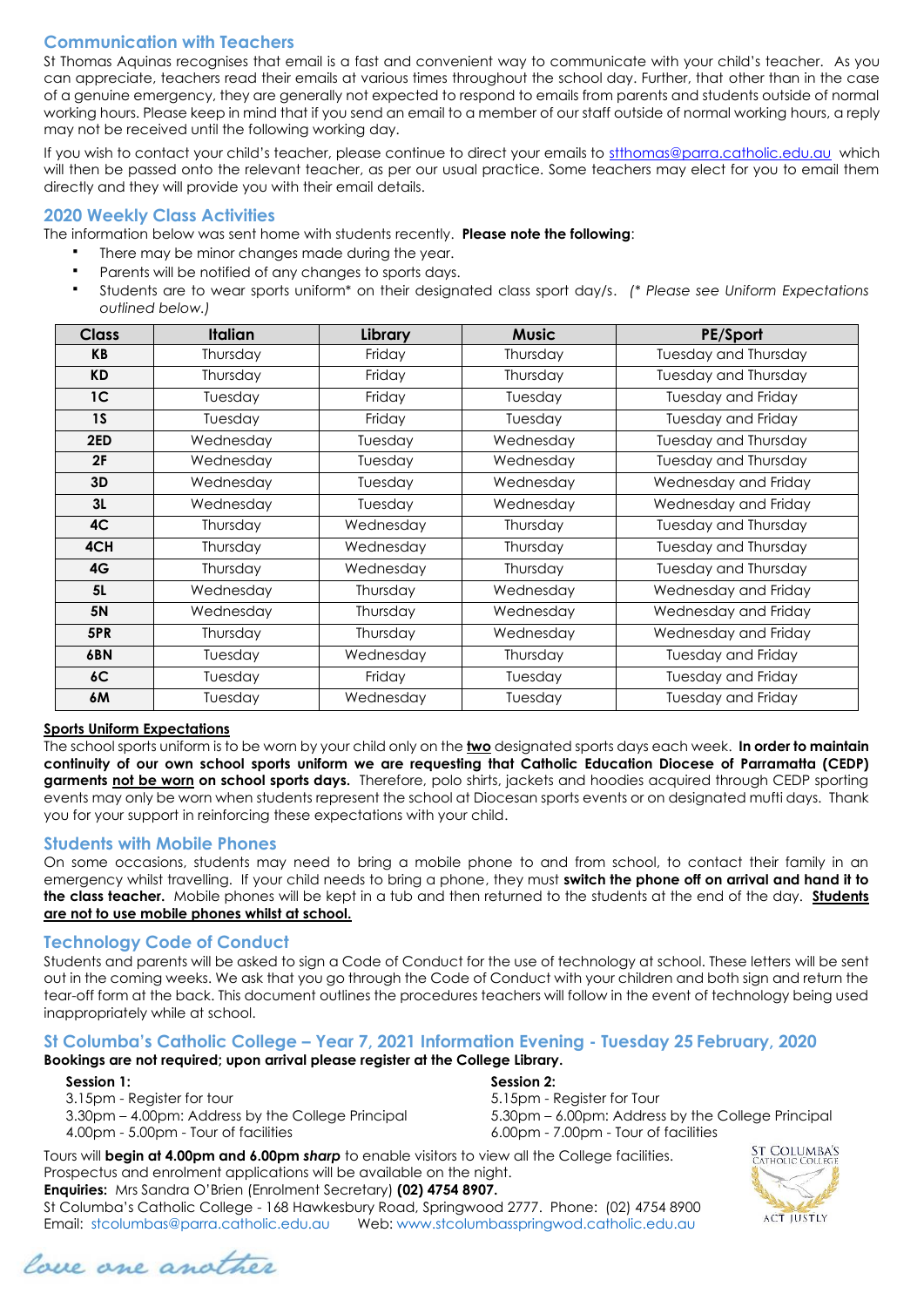## **Sickness and Absenteeism**

Whilst it is important for students to be at school consistently families should use common sense in not sending students to school if they are feeling unwell or infectious where cross infection is a risk.

#### **Census Day – Friday 14 February**

It is mandatory that parents advise the school in writing if their child is absent any day throughout the school year. If your child is absent on Friday 14 February, please email the school as soon as possible simply advising your child's name, class and the reason for their absence.



#### **2020 School Swimming Carnival**

Congratulations to all the students who participated in our recent school Swimming Carnival, especially those who joined in for their first time. Every student showed great enthusiasm while achieving their personal best. It was wonderful to see the students encouraging each other in all the events throughout the day. Special thank you to our wonderful parent helpers and

our staff for all their hard work in organising and assisting with this event. It was certainly a tremendous team effort!

#### **Volunteering at School**

All parents/volunteers who wish to offer assistance in the school or other school related activity must ensure that they complete the Catholic Education Diocese of Parramatta Child Protection for Volunteers (Building Safe Communities) training module. This training is required **every two years** and is done online. The module may be accessed via the Catholic Education Diocese of Parramatta website at: [https://www.parra.catholic.edu.au/About-Us/Building-Child-Safe-Communities.](https://www.parra.catholic.edu.au/About-Us/Building-Child-Safe-Communities) From the *Our Schools* drop-down select *Parents as Partners,* then select *Building Child Safe Communities.* Click on *Volunteer and Contractor Training.* Scroll down to *Volunteers* and click on *Training Module* and follow the instructions.

#### **Staying in the Loop**

#### **SkoolBag**

This year we will continue to use the **SkoolBag** as our main form of communication. SkoolBag allows us to notify families directly through the app. School news, excursion notes, information about upcoming

events and general reminders will be communicated directly to families via SkoolBag. If you have not downloaded our SkoolBag app we strongly encourage you to do so as soon as possible.

Please also ensure that you sign up to the grade or grades that your children are part of this year. This can be done within the app and allows us to personalise the information that we send out as throughout the year some messages will only need to be sent to particular grades.

#### **How to Install SkoolBag**

**For iPhone and iPad users:** Go to the Apple App Store, search for "SkoolBag" and download the free SkoolBag app. After opening the app, add your school(s) and you're ready to go!

**For Google Android Users:** Go to the Google Play Store, search for "SkoolBag" and download the free SkoolBag app. After opening the app, add your school(s) and you're ready to go!

#### **Facebook**

We will continue to use our **St Thomas Aquinas Celebrates Facebook** page and school website to share and celebrate the great learning and achievements with our school community. Go to [https://m.facebook.com](https://m.facebook.com/) and follow the prompts to log in or create a new account. Search for the St Thomas Aquinas Celebrates page, then *like* and *share* our page.

coshc

## **Catholic Out of School Hours Care (COSHC)**

The new STA before and after school care facility has now commenced and is held each school morning and

afternoon in our school hall. Staffing, licencing and compliance of the centre is facilitated by CEDP in collaboration with our school. The STA COSHC is only available for students **currently enrolled** at St Thomas Aquinas School. Enrolment for COSHC is handled directly between families and the COSHC centre management. **All enquiries are to be directed to the phone number and/or email address** 

**below, not to school staff.** Families wishing to enrol their child/ren in or enquire about COSHC can phone **Kelly Travis,** STA COSHC Manager, **on 0400 253 528** or email to [coshcstthomasspringwood@parra.catholic.edu.au.](mailto:coshcstthomasspringwood@parra.catholic.edu.au) Enrolment is **done online.** For an enrolment form please click on the link provided here. Please note that the **enrolment period may take 10 days** prior to your child commencing.



#### 2020 COSHC Enrolment Form V6.



Book Club (Issue 1 for 2020) was recently given out to the students and **orders are due to be returned or finalised online NO LATER THAN Monday 17 February.** Please check that order forms are filled out correctly including both the child's name and class. Credit card payments must be made online via the Loop.



30 **The Second Second THE** n

a po

a m

腹痛